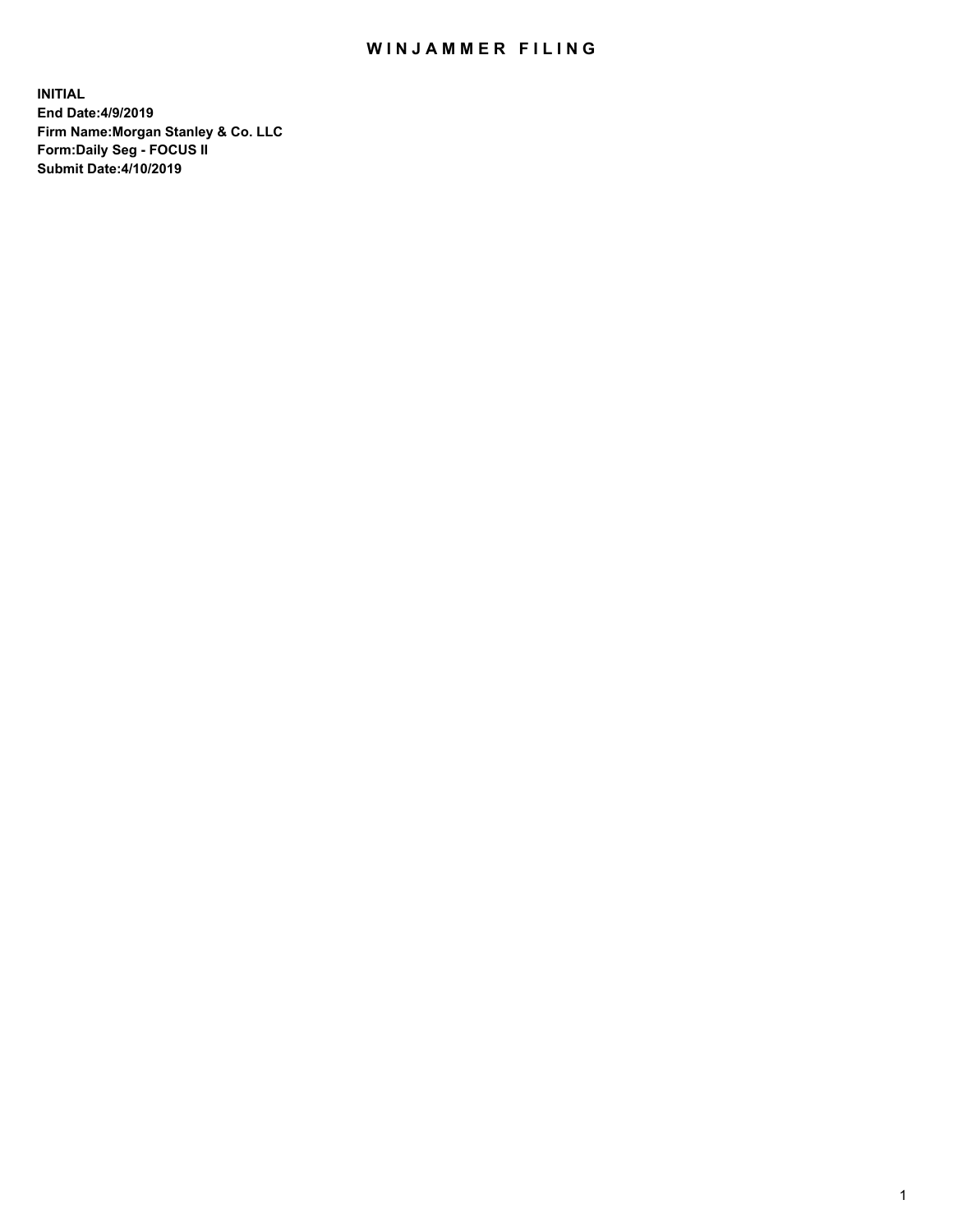**INITIAL End Date:4/9/2019 Firm Name:Morgan Stanley & Co. LLC Form:Daily Seg - FOCUS II Submit Date:4/10/2019 Daily Segregation - Cover Page**

| Name of Company                                                                                                                                                                                                                                                                                                                | Morgan Stanley & Co. LLC                               |
|--------------------------------------------------------------------------------------------------------------------------------------------------------------------------------------------------------------------------------------------------------------------------------------------------------------------------------|--------------------------------------------------------|
| <b>Contact Name</b>                                                                                                                                                                                                                                                                                                            | <b>Ikram Shah</b>                                      |
| <b>Contact Phone Number</b>                                                                                                                                                                                                                                                                                                    | 212-276-0963                                           |
| <b>Contact Email Address</b>                                                                                                                                                                                                                                                                                                   | Ikram.shah@morganstanley.com                           |
| FCM's Customer Segregated Funds Residual Interest Target (choose one):<br>a. Minimum dollar amount: ; or<br>b. Minimum percentage of customer segregated funds required:% ; or<br>c. Dollar amount range between: and; or<br>d. Percentage range of customer segregated funds required between:% and%.                         | 235,000,000<br><u>0</u><br>0 <sup>0</sup><br><u>00</u> |
| FCM's Customer Secured Amount Funds Residual Interest Target (choose one):<br>a. Minimum dollar amount: ; or<br>b. Minimum percentage of customer secured funds required:%; or<br>c. Dollar amount range between: and; or<br>d. Percentage range of customer secured funds required between:% and%.                            | 140,000,000<br><u>0</u><br>0 Q<br>0 <sup>0</sup>       |
| FCM's Cleared Swaps Customer Collateral Residual Interest Target (choose one):<br>a. Minimum dollar amount: ; or<br>b. Minimum percentage of cleared swaps customer collateral required:% ; or<br>c. Dollar amount range between: and; or<br>d. Percentage range of cleared swaps customer collateral required between:% and%. | 92,000,000<br><u>0</u><br><u>00</u><br>00              |

Attach supporting documents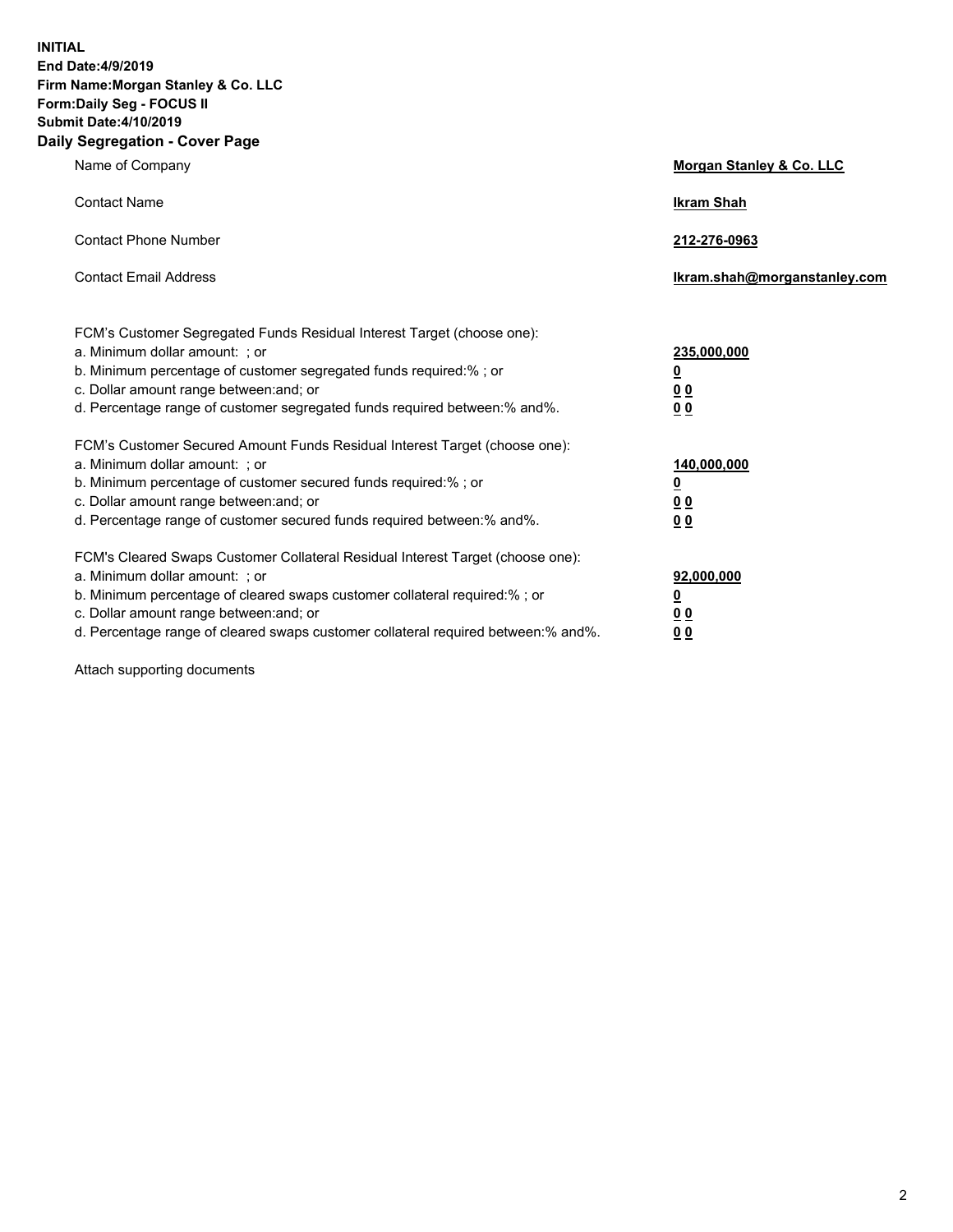## **INITIAL End Date:4/9/2019 Firm Name:Morgan Stanley & Co. LLC Form:Daily Seg - FOCUS II Submit Date:4/10/2019**

## **Daily Segregation - Secured Amounts**

|          | Foreign Futures and Foreign Options Secured Amounts                                         |                                   |
|----------|---------------------------------------------------------------------------------------------|-----------------------------------|
|          | Amount required to be set aside pursuant to law, rule or regulation of a foreign            | $0$ [7305]                        |
|          | government or a rule of a self-regulatory organization authorized thereunder                |                                   |
| 1.       | Net ledger balance - Foreign Futures and Foreign Option Trading - All Customers             |                                   |
|          | A. Cash                                                                                     | 2,808,254,899 [7315]              |
|          | B. Securities (at market)                                                                   | 2,074,719,632 [7317]              |
| 2.       | Net unrealized profit (loss) in open futures contracts traded on a foreign board of trade   | 338,535,378 [7325]                |
| 3.       | Exchange traded options                                                                     |                                   |
|          | a. Market value of open option contracts purchased on a foreign board of trade              | 12,827,561 [7335]                 |
|          | b. Market value of open contracts granted (sold) on a foreign board of trade                | $-10,263,340$ [7337]              |
| 4.       | Net equity (deficit) (add lines 1.2. and 3.)                                                | 5,224,074,130 [7345]              |
| 5.       | Account liquidating to a deficit and account with a debit balances - gross amount           | 37,898,945 [7351]                 |
|          | Less: amount offset by customer owned securities                                            | -37,607,658 [7352] 291,287 [7354] |
| 6.       | Amount required to be set aside as the secured amount - Net Liquidating Equity              | 5,224,365,417 [7355]              |
|          | Method (add lines 4 and 5)                                                                  |                                   |
| 7.       | Greater of amount required to be set aside pursuant to foreign jurisdiction (above) or line | 5,224,365,417 [7360]              |
|          | 6.                                                                                          |                                   |
|          | FUNDS DEPOSITED IN SEPARATE REGULATION 30.7 ACCOUNTS                                        |                                   |
| 1.       | Cash in banks                                                                               |                                   |
|          | A. Banks located in the United States                                                       | 425,597,636 [7500]                |
|          | B. Other banks qualified under Regulation 30.7                                              | 576,180,399 [7520] 1,001,778,035  |
|          |                                                                                             | [7530]                            |
| 2.       | Securities                                                                                  |                                   |
|          | A. In safekeeping with banks located in the United States                                   | 166,622,663 [7540]                |
|          | B. In safekeeping with other banks qualified under Regulation 30.7                          | 0 [7560] 166,622,663 [7570]       |
| 3.       | Equities with registered futures commission merchants                                       |                                   |
|          | A. Cash                                                                                     | 7,219,788 [7580]                  |
|          | <b>B.</b> Securities                                                                        | $0$ [7590]                        |
|          | C. Unrealized gain (loss) on open futures contracts                                         | 327,443 [7600]                    |
|          | D. Value of long option contracts                                                           | $0$ [7610]                        |
|          | E. Value of short option contracts                                                          | 0 [7615] 7,547,231 [7620]         |
| 4.       | Amounts held by clearing organizations of foreign boards of trade                           |                                   |
|          | A. Cash                                                                                     | $0$ [7640]                        |
|          | <b>B.</b> Securities                                                                        | $0$ [7650]                        |
|          | C. Amount due to (from) clearing organization - daily variation                             | $0$ [7660]                        |
|          | D. Value of long option contracts                                                           | $0$ [7670]                        |
|          | E. Value of short option contracts                                                          | 0 [7675] 0 [7680]                 |
| 5.       | Amounts held by members of foreign boards of trade                                          |                                   |
|          | A. Cash                                                                                     | 1,991,923,308 [7700]              |
|          | <b>B.</b> Securities                                                                        | 1,908,096,969 [7710]              |
|          | C. Unrealized gain (loss) on open futures contracts                                         | 338,207,935 [7720]                |
|          | D. Value of long option contracts                                                           | 12,827,561 [7730]                 |
|          | E. Value of short option contracts                                                          | -10,263,340 [7735] 4,240,792,433  |
|          |                                                                                             | [7740]                            |
| 6.       | Amounts with other depositories designated by a foreign board of trade                      | $0$ [7760]                        |
| 7.       | Segregated funds on hand                                                                    | $0$ [7765]                        |
| 8.       | Total funds in separate section 30.7 accounts                                               | 5,416,740,362 [7770]              |
| 9.       | Excess (deficiency) Set Aside for Secured Amount (subtract line 7 Secured Statement         | 192,374,945 [7380]                |
| $\Delta$ | Page 1 from Line 8)<br>rest Americation Excess funds in concrete continue 20.7 executed     | 440.000.000177001                 |

- 10. Management Target Amount for Excess funds in separate section 30.7 accounts **140,000,000** [7780]
- 11. Excess (deficiency) funds in separate 30.7 accounts over (under) Management Target **52,374,945** [7785]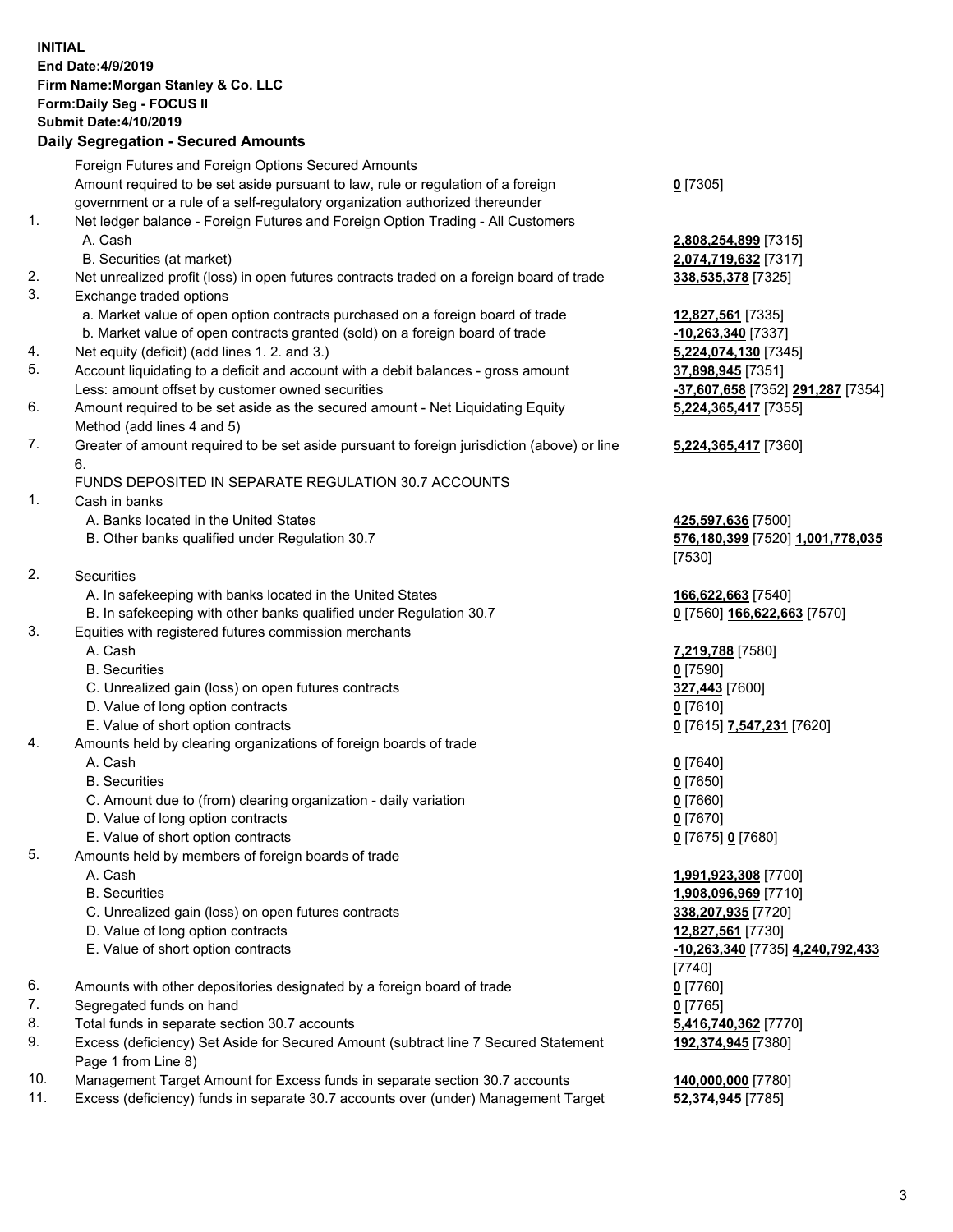|     | <b>INITIAL</b><br>End Date: 4/9/2019<br>Firm Name: Morgan Stanley & Co. LLC<br>Form: Daily Seg - FOCUS II<br><b>Submit Date: 4/10/2019</b><br>Daily Segregation - Segregation Statement |                                    |
|-----|-----------------------------------------------------------------------------------------------------------------------------------------------------------------------------------------|------------------------------------|
|     | SEGREGATION REQUIREMENTS(Section 4d(2) of the CEAct)                                                                                                                                    |                                    |
| 1.  | Net ledger balance                                                                                                                                                                      |                                    |
|     | A. Cash                                                                                                                                                                                 | 7,381,791,156 [7010]               |
|     | B. Securities (at market)                                                                                                                                                               | 6,302,737,035 [7020]               |
| 2.  | Net unrealized profit (loss) in open futures contracts traded on a contract market                                                                                                      | 2,640,711,219 [7030]               |
| 3.  | Exchange traded options                                                                                                                                                                 |                                    |
|     | A. Add market value of open option contracts purchased on a contract market                                                                                                             | 258,167,048 [7032]                 |
|     | B. Deduct market value of open option contracts granted (sold) on a contract market                                                                                                     | -227,467,565 [7033]                |
| 4.  | Net equity (deficit) (add lines 1, 2 and 3)                                                                                                                                             | 16,355,938,893 [7040]              |
| 5.  | Accounts liquidating to a deficit and accounts with                                                                                                                                     |                                    |
|     | debit balances - gross amount                                                                                                                                                           | 235,753,341 [7045]                 |
|     | Less: amount offset by customer securities                                                                                                                                              | -234,843,151 [7047] 910,190 [7050] |
| 6.  | Amount required to be segregated (add lines 4 and 5)                                                                                                                                    | 16,356,849,083 [7060]              |
|     | FUNDS IN SEGREGATED ACCOUNTS                                                                                                                                                            |                                    |
| 7.  | Deposited in segregated funds bank accounts                                                                                                                                             |                                    |
|     | A. Cash                                                                                                                                                                                 | 4,405,757,905 [7070]               |
|     | B. Securities representing investments of customers' funds (at market)                                                                                                                  | $0$ [7080]                         |
|     | C. Securities held for particular customers or option customers in lieu of cash (at                                                                                                     | 566,631,574 [7090]                 |
|     | market)                                                                                                                                                                                 |                                    |
| 8.  | Margins on deposit with derivatives clearing organizations of contract markets                                                                                                          |                                    |
|     | A. Cash                                                                                                                                                                                 | 6,089,874,035 [7100]               |
|     | B. Securities representing investments of customers' funds (at market)                                                                                                                  | 0 [7110]                           |
|     | C. Securities held for particular customers or option customers in lieu of cash (at<br>market)                                                                                          | 5,736,105,461 [7120]               |
| 9.  | Net settlement from (to) derivatives clearing organizations of contract markets                                                                                                         | -194,055,910 [7130]                |
| 10. | Exchange traded options                                                                                                                                                                 |                                    |
|     | A. Value of open long option contracts                                                                                                                                                  | 258,167,048 [7132]                 |
|     | B. Value of open short option contracts                                                                                                                                                 | -227,467,565 [7133]                |
| 11. | Net equities with other FCMs                                                                                                                                                            |                                    |
|     | A. Net liquidating equity                                                                                                                                                               | 9,548,053 [7140]                   |
|     | B. Securities representing investments of customers' funds (at market)                                                                                                                  | <u>0</u> [7160]                    |
|     | C. Securities held for particular customers or option customers in lieu of cash (at                                                                                                     | $0$ [7170]                         |
|     | market)                                                                                                                                                                                 |                                    |
| 12. | Segregated funds on hand                                                                                                                                                                | $0$ [7150]                         |
| 13. | Total amount in segregation (add lines 7 through 12)                                                                                                                                    | 16,644,560,601 [7180]              |
| 14. | Excess (deficiency) funds in segregation (subtract line 6 from line 13)                                                                                                                 | 287,711,518 [7190]                 |
| 15. | Management Target Amount for Excess funds in segregation                                                                                                                                | 235,000,000 [7194]                 |
| 16. | Excess (deficiency) funds in segregation over (under) Management Target Amount                                                                                                          | 52,711,518 [7198]                  |

16. Excess (deficiency) funds in segregation over (under) Management Target Amount Excess